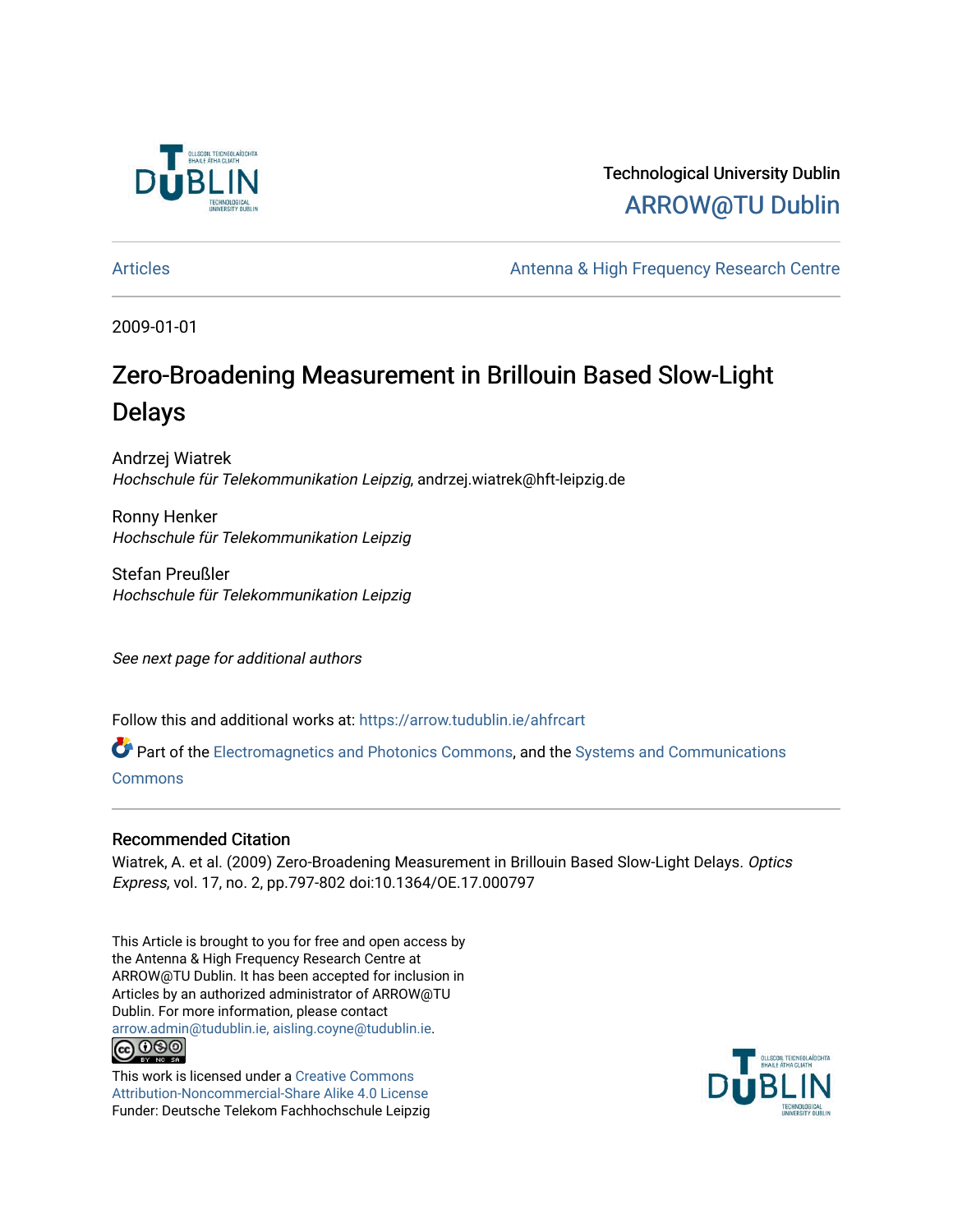## Authors

Andrzej Wiatrek, Ronny Henker, Stefan Preußler, Max Ammann, Andreas Schwarzbacher, and Thomas Schneider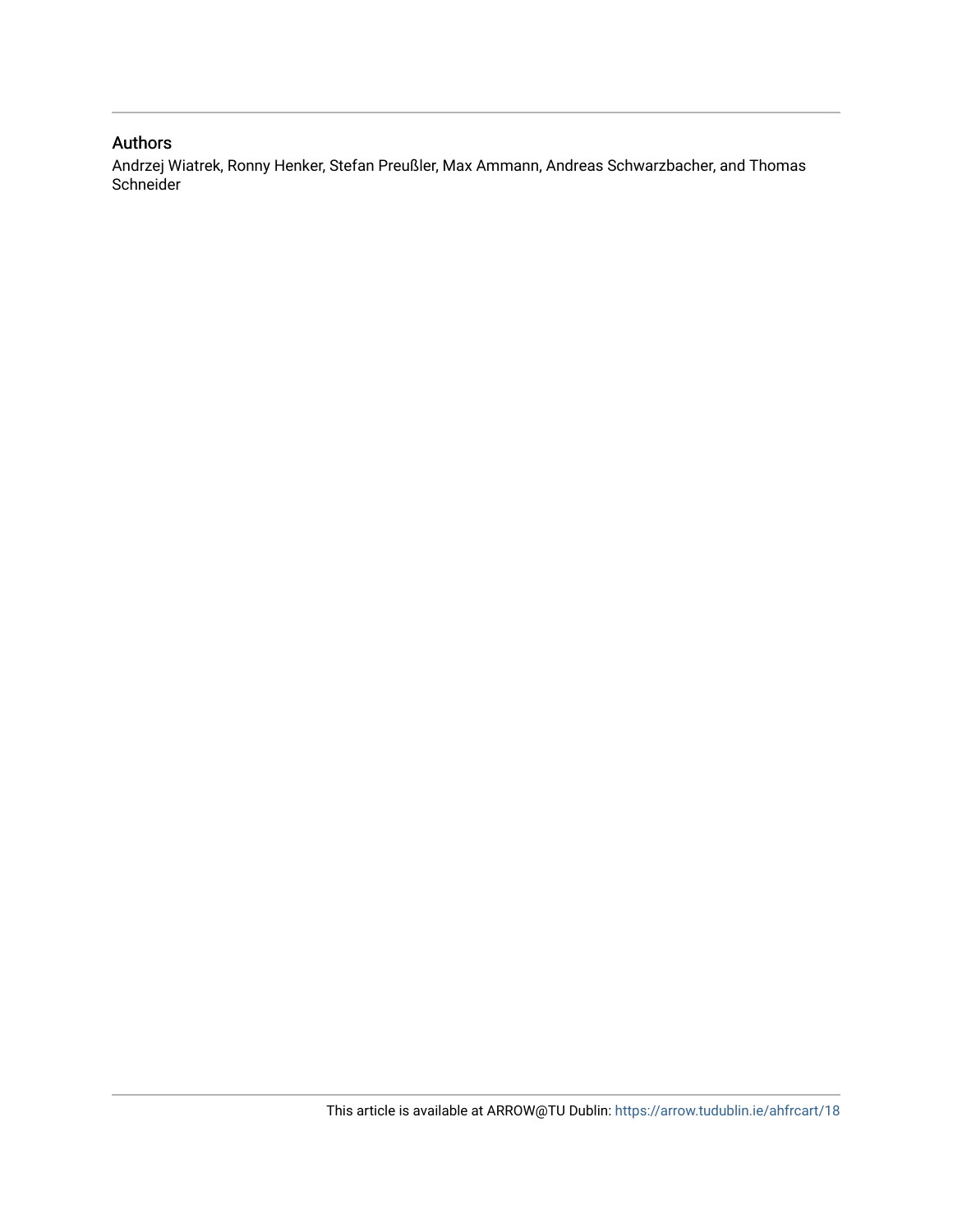## **Zero-broadening measurement in Brillouin based slow-light delays**

#### **Andrzej Wiatrek,**1*,*<sup>2</sup> **Ronny Henker,**1*,*<sup>2</sup> **Stefan Preußler,**<sup>1</sup> **Max J. Ammann,**<sup>2</sup> **Andreas T. Schwarzbacher,**<sup>2</sup> **and Thomas Schneider**<sup>1</sup>

<sup>1</sup> Hochschule für Telekommunikation, Gustav-Freytag-Str. 43-45, D-04277 Leipzig, Germany <sup>2</sup>*School of Electronic & Communications Engineering, Dublin Institute of Technology, Kevin Street Dublin 8, Ireland andrzej.wiatrek@hft-leipzig.de*

**Abstract:** A novel method for the achievement of zero-broadening in a SBS based slow-light system is discussed in theory and demonstrated experimentally. The system is realized just with a single broadened Brillouin gain. It is shown, that if the gain bandwidth is much broader than the initial pulse width, the output pulse width decreases with increasing pump power. A compression of approximately 90 % of the initial pulse width was achieved in simulation and experiment.

© 2009 Optical Society of America

**OCIS codes:** (999.9999) Slow light; (290.5900) Scattering, stimulated Brillouin; (060.4370) Nonlinear optics, fibers; (000.4430) Numerical approximation and analysis.

#### **References and links**

- 1. K. Y. Song, M. Herráez, and L. Thévenaz, "Observation of pulse delaying and advancement in optical fibers using stimulated Brillouin scattering," Opt. Express **13,** 82-88 (2005).
- 2. Y. Okawachi, M. S. Bigelow, J. E. Sharping, Z. Zhu, A. Schweinsberg, D. J. Gauthier, R. W. Boyd, and A. L. Gaeta, "Tunable All-Optical Delays via Brillouin Slow Light in an Optical Fiber," Phys. Rev. Lett. **94,** 153902 (2005).
- 3. R. Camacho, M. V. Pack, and J. C. Howell, "Large Fractional Pulse Delays in a Hot Rubidium Vapor," in Slow and Fast Light, Technical Digest (CD) (Optical Society of America, 2006), paper TuD2.
- 4. Z. Shi, R. Pant, Z. Zhu, M. D. Stenner, M. A. Neifeld, D. J. Gauthier, and R. W. Boyd, "Design of a tunable time-delay element using multiple gain lines for increased fractional delay with high data fidelity," Opt. Lett. **32,** 1986-1988 (2007).
- 5. T. Schneider, R. Henker, K. Lauterbach, and M. Junker, "Comparison of delay enhancement mechanisms for SBS-based slow light systems," Opt. Express **15,** 9606-9613 (2007).
- 6. M. González Herráez, K. Y. Song, and L. Thévenaz, "Arbitrary-bandwidth Brillouin slow light in optical fibers," Opt. Express **14,** 1395-1400 (2006).
- 7. Z. Zhu, A. M. C. Dawes, D. J. Gauthier, L. Zhang, and A. E. Willner, "Broadband SBS Slow Light in an Optical Fiber," J. Lightwave Technol. **25,** 201-206 (2007).
- 8. T. Schneider, R. Henker, K. Lauterbach, and M. Junker, "Distortion reduction in Slow Light systems based on stimulated Brillouin scattering," Opt. Express **16,** 8280-8285 (2008).
- 9. R. Pant, M. D. Stenner, M. A. Neifeld, and D. J. Gauthier, "Optimal pump profile designs for broadband SBS slow-light systems," Opt. Express **16,** 2764-2777 (2008).
- 10. S. Wang, L. Ren, Y. Liu, and Y. Tomita, "Zero-broadening SBS slow light propagation in an optical fiber using two broadband pump beams," Opt. Express **16,** 8067-8076 (2008).
- 11. T. Schneider, A. Wiatrek, and R. Henker, "Zero-broadening and pulse compression slow light in an optical fiber at high pulse delays," Opt. Express **16,** 15617-15622 (2008).
- 12. R. W. Boyd, *Nonlinear Optics* (Academic Press, 2003).
- 13. T. Schneider, M. Junker, and K.-U. Lauterbach, "Theoretical and experimental investigation of Brillouin scattering for the generation of millimeter waves," J. Opt. Soc. Am. B **23,** 1012-1019 (2006).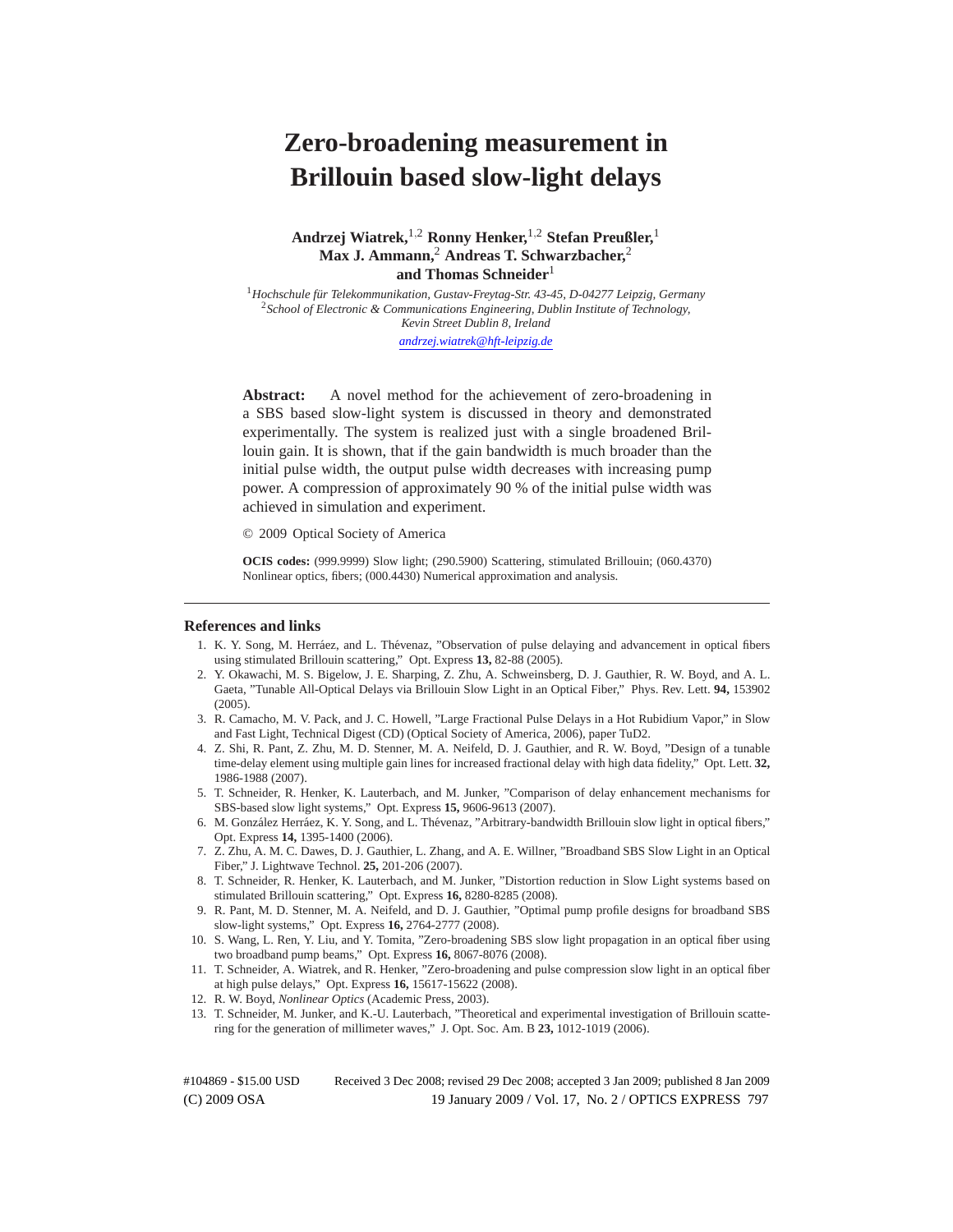14. Z. Zhu, D. J. Gauthier, Y. Okawachi, J. E. Sharping, A. L. Gaeta, R. W. Boyd, and A. E. Willner, "Numerical study of all-optical slow-light delays via stimulated Brillouin scattering in an optical fiber," J. Opt. Soc. Am. B **22,** 2378-2384 (2005).

#### **1. Introduction**

The alteration of the group velocity of optical pulses in fibers by so called slow-light systems is a promising technique for future communication networks. With all optical signal processing such as optical data synchronization and optical buffers it would be possible to overcome the speed limitations of todays networks. Therefore, over the last years many rigorous studies were performed on achieving an optically controlled tunable pulse delay at high delay times [1–5]. The nonlinear optical effect of stimulated Brillouin scattering (SBS) became important for fiber based slow-light systems, because of its apparent advantages; working in the whole transparency range of every fiber, high delay times at small pump powers and easy implementation in existing communication networks. Drawbacks are the narrow bandwidth and the delay limiting factor of the saturation effect of SBS. Since high time delays are often accompanied with a strong pulse broadening, recent investigations are additionally focused on an optimal slow-light system design at low pulse distortions [6–9]. Initial theoretical investigations on zero-broadening in SBS based slow-light systems were presented in [10]. The first practical proof of the opportunity of zero-broadening slow-light was given in [11], where a gain was superimposed with two losses at its spectral boundaries.

Here we will show in simulation and experiment, that zero-broadening is possible even for a SBS based slow-light system consisting of a single gain line.

#### **2. Theory**

In Brillouin scattering a strong pump wave in a medium induces an electrostrictive acoustic wave which propagates in the pump wave's direction. Because of the relative velocity between the pump and the acoustic wave, the backscattered Stokes wave is down shifted in frequency, the so called Brillouin shift. A counter propagating signal wave at the Stokes wave's frequency is amplified by the pump wave. Besides the amplification, the phase of the signal wave is changed due to the SBS. According to the Kramers-Kronig relations pulses are slowed down inside the gain bandwidth [11]. A slow-light system consisting of a signal wave and a pump wave propagating in a fiber as Brillouin medium can be described by [12, 13]:

$$
\frac{\partial E_S}{\partial z} = -\left(\frac{g_B}{2A_{\text{eff}}}\Delta k_{\text{eR}}P_P - \frac{\alpha}{2}\right)E_S + j \cdot \left(\frac{g_B}{2A_{\text{eff}}}\Delta k_{\text{eI}}P_P + \gamma P_S\right)E_S
$$
\n
$$
\frac{\partial E_P}{\partial z} = -\left(\frac{g_B}{2A_{\text{eff}}}\Delta k_{\text{eR}}P_S + \frac{\alpha}{2}\right)E_P, \tag{1}
$$

where  $E_S$  and  $E_P$  are the electric field components of the signal and the pump wave and  $P_S$  and *P<sub>P</sub>* are the corresponding powers.  $A_{\text{eff}}$  is the effective core area,  $\alpha$  is the fiber attenuation,  $\gamma$  is the nonlinear coefficient and  $g_B$  stands for the SBS gain coefficient. The phase mismatch terms  $\Delta k_{eR}$  and  $\Delta k_{eI}$  describe the gain distribution and the phase development according to the SBS. Since we use a cw-pump wave, we neglected the cross phase modulation and all terms regarding the pump wave's phase. For our measurement, a pump field more than ten times broader than the natural SBS gain bandwidth is used. Hence, following [7] the resultant SBS gain spectrum is approximately equal to the pump spectrum and hence, in case of a Gaussian shaped pump power spectrum the phase mismatch terms can be written as:

$$
\Delta k_{eR} = \exp\left[-\ln(2)\left(\frac{\omega - \omega_0}{\Gamma}\right)^2\right] \tag{2}
$$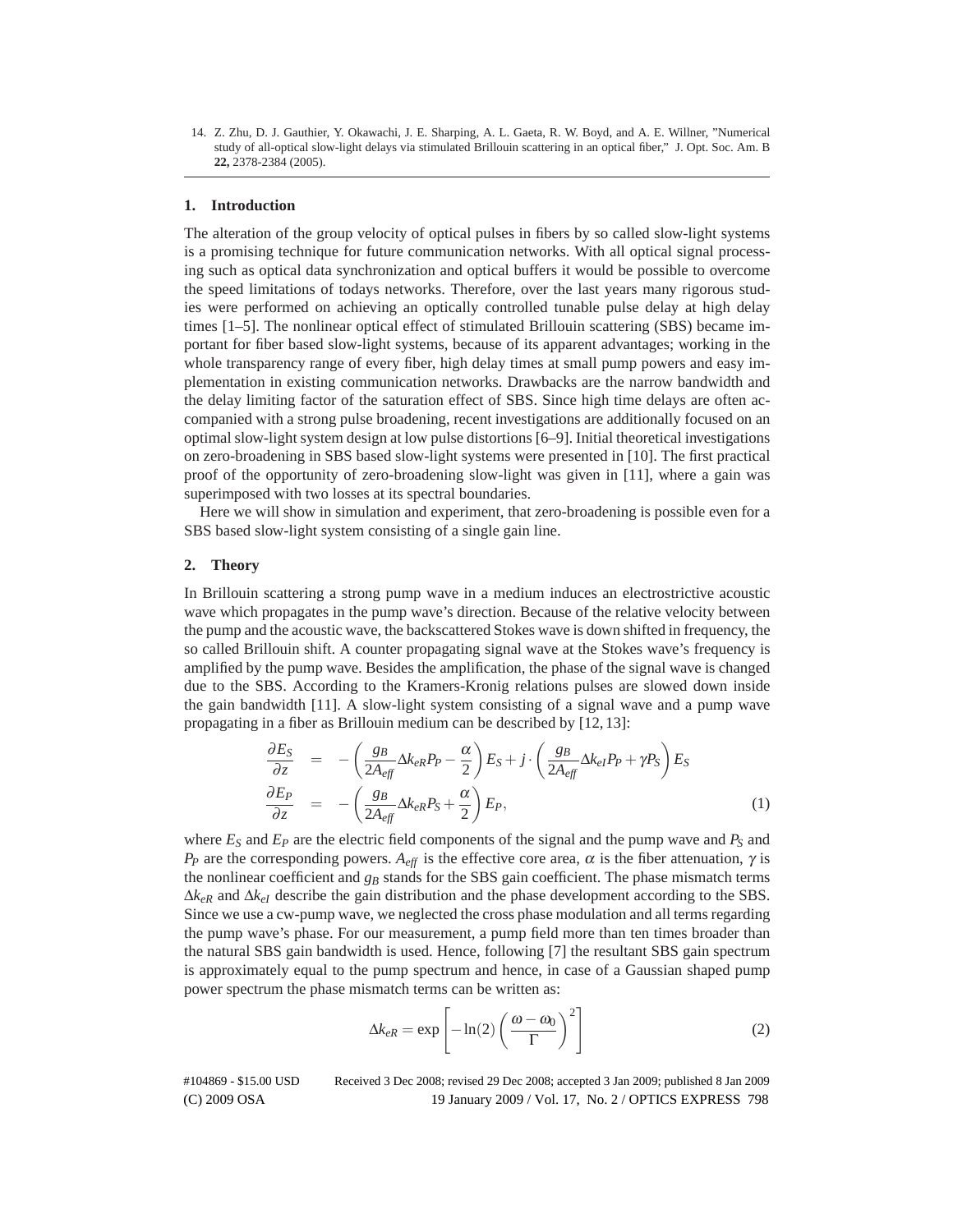$$
\Delta k_{el} = -j \exp\left[-\ln(2)\left(\frac{\omega - \omega_0}{\Gamma}\right)^2\right] \times \text{erf}\left[j\sqrt{\ln(2)}\frac{\omega - \omega_0}{\Gamma}\right],\tag{3}
$$

with  $\omega_0$  as the line center frequency and  $\Gamma$  as the half width at the half maximum bandwidth of the gain distribution.

#### **3. Simulation**

The differential equation system (DES) in Eq. (1) is numerically solved by a Runge-Kutta method. A shooting algorithm transforms the given boundary value problem into an initial value problem, which is easier to solve. The Fourier transform of a Gaussian Pulse with a full width at the half maximum (FWHM) of 1.5 ns and an amplitude of 2  $\mu$ W defines the vector of boundary values for the shooting procedure. Hence, all spectral components of the pulse are calculated independently for a fiber length of 10 km. Due to the Runge-Kutta algorithm, effects such as the saturation of the pump are considered.



Fig. 1. Normalized pulse spectra (a), gain spectra (b), phase response spectra (c) and normalized pulse amplitudes (d) at different pump powers and with reference to initial temporal pulse and initial pulse spectrum.

In Fig. 1(a) the development of the pulse spectrum for different pump powers is shown for the special case of a gain FWHM bandwidth of 850 MHz. The center frequency components of the pulse spectrum are saturated, while the spectral boundaries are further amplified. Hence, the pulse spectrum is distorted in a way, that the FWHM bandwidth of the pulse spectrum increases with the pump power. Figure  $1(b)$  shows the corresponding gain spectra and in Fig.  $1(c)$  the phase spectral response of the slow-light system at different pump powers is shown. Due to the quasi linearity of the phase responses inside the FWHM bandwidth of the pulse spectra, little distortion and broadening by phase is assumed [9]. However, according to the relations between the frequency and the time domain, the increase of the FWHM bandwidth leads to a decrease of the temporal FWHM width of the pulse (Fig. 1(d)). But the temporal compression comes at the expense of a distorted pulse shape, i.e. ringing in Fig. 1(d).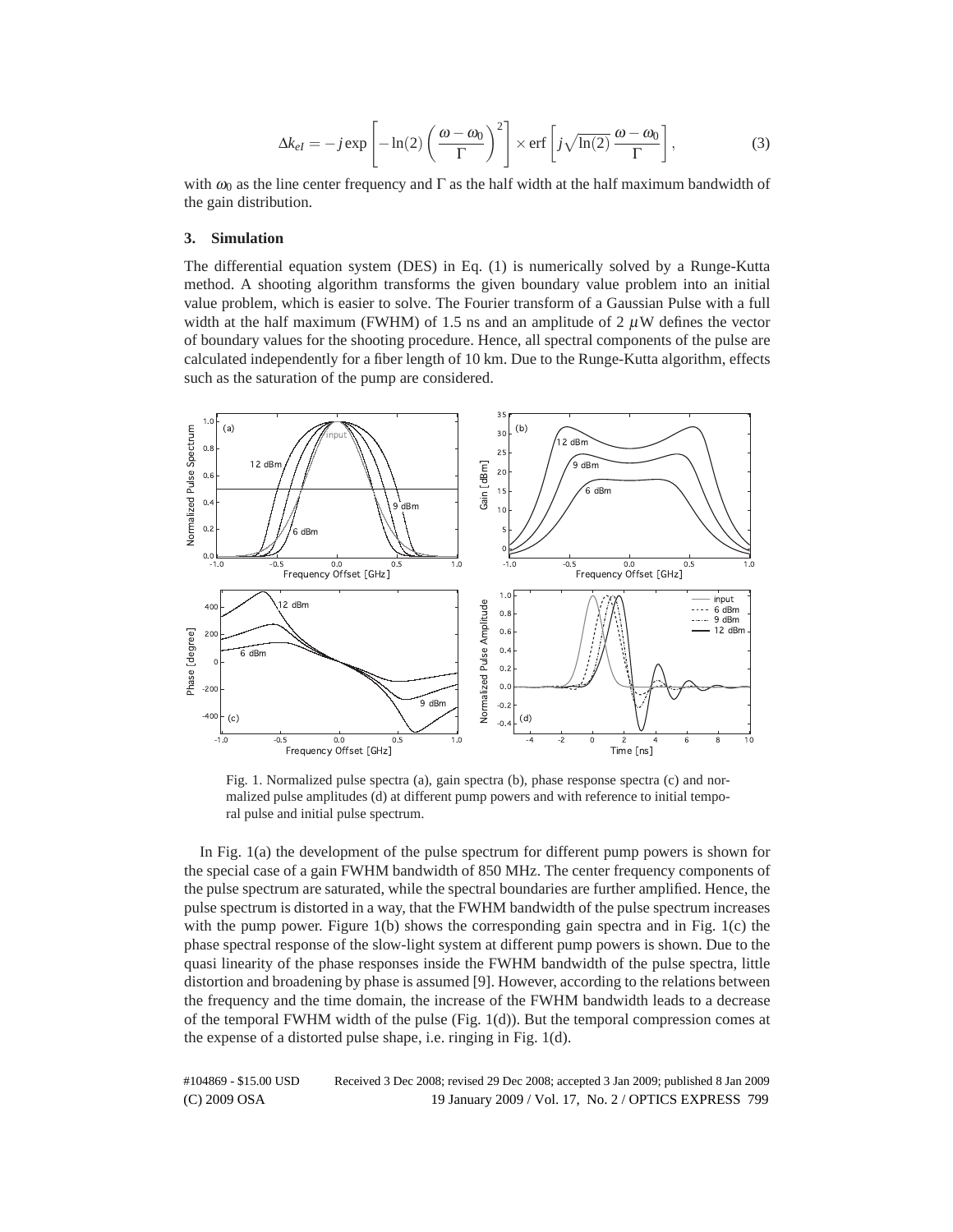

Fig. 2. FWHM ratio as a function of the pump power at different gain bandwidths (400 MHz, 550 MHz, 700 MHz, 850 MHz, and 950 MHz).

The results for the FWHM ratio of the initial pulse to the slow-light system output pulse as a function of the pump power at different gain FWHM bandwidths are shown in Fig. 2. The simulated 1.5 ns pulse has a FWHM bandwidth of approximately 600 MHz. Although the output pulse width decreases for all simulated gain bandwidths with increasing pump power, zerobroadening can only be achieved, if the gain bandwidth exceeds the initial pulse bandwidth. In this simulation the pulse is compressed to approximately 90 % of its initial value.

Considering the spectral narrowing and therefore temporal pulse broadening in SBS based slow-light systems, this method can be used to mitigate broadening effects. In a final section the attenuated spectral boundary components would be amplified according to Fig. 1(a). Because of this spectral reshaping effect, distortions in the frequency domain were very small. Therefore, the pulse shape and the pulse width could almost be held at the initial values for a very large time delay.

#### **4. Experiment**



Fig. 3. Experimental setup. MZM: Mach-Zehnder modulator, SSMF: standard single mode fiber, C: circulator, EDFA: Erbium doped fiber amplifier, VOA: variable optical attenuator, PD: photodiode, OSA: optical spectrum analyzer, Osci: oscilloscope.

The experimental setup is shown in Fig. 3. A cw-signal laser is externally modulated by a Mach-Zehnder modulator. The generated pulse with a FWHM width of approximately 1.3 ns is coupled into a 10 km SSMF. A cw-pump, directly modulated by a noise signal for broadening,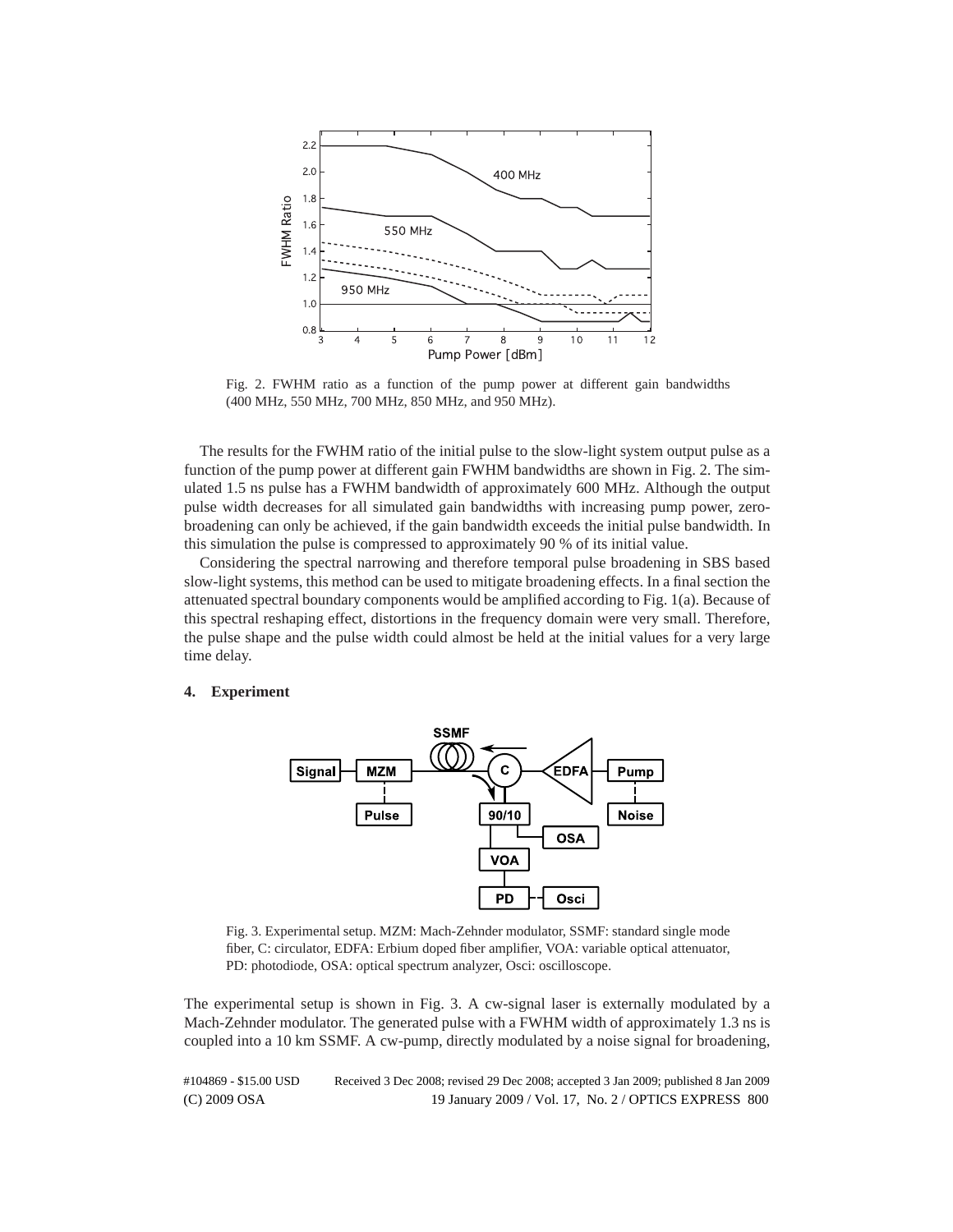is amplified by an Erbium doped fiber amplifier (EDFA) and coupled into the opposite end of the fiber via a circulator. The tuned frequency difference between the pump and the signal wave is equal to the Brillouin shift frequency and monitored with an optical spectrum analyzer (OSA). Due to the SBS, the pulse is amplified and delayed by the pump wave. The pulse is detected by a photodiode and the electrical signal is measured with an oscilloscope (Osci). To prevent the photodiode from damage, a variable optical attenuator (VOA) with a power tracking function is used, which maintained the detector optical input power at -5 dBm. The pump power was measured by an optical power meter at the connection between circulator and SSMF.



Fig. 4. Pulse evolution in comparison to the fiber output reference pulse.

Following the simulation results all measurements are made near to the saturation regime of the slow-light system. The reference pulse is not the fiber input pulse, but the output pulse without any SBS activity. However, in the case of a 10 km fiber, a 1.3 ns pulse and a small pulse power, the input and output pulse shapes are almost the same, neglecting the fiber attenuation. As an example Fig. 4 shows the output pulses in comparison to the reference pulse for two EDFA adjustments at a FWHM SBS gain bandwidth of 830 MHz. The compression effect and the slight pulse distortion follow the simulation predictions in Fig. 1(d). However, the distortion, i.e. the ringing, is lower than in simulation. A possible explanation for this difference is the nonideal Gaussian shape of the measured reference pulse. The slight distortion at the trailing edge of the reference pulse seems to mitigate the distortions due to the compression effect at higher pump powers.



Fig. 5. Fractional pulse delay (a) and FWHM ratio (b) as a function of the pump power at different gain bandwidths (370 MHz, 540 MHz, 700 MHz, 830 MHz, and 923 MHz).